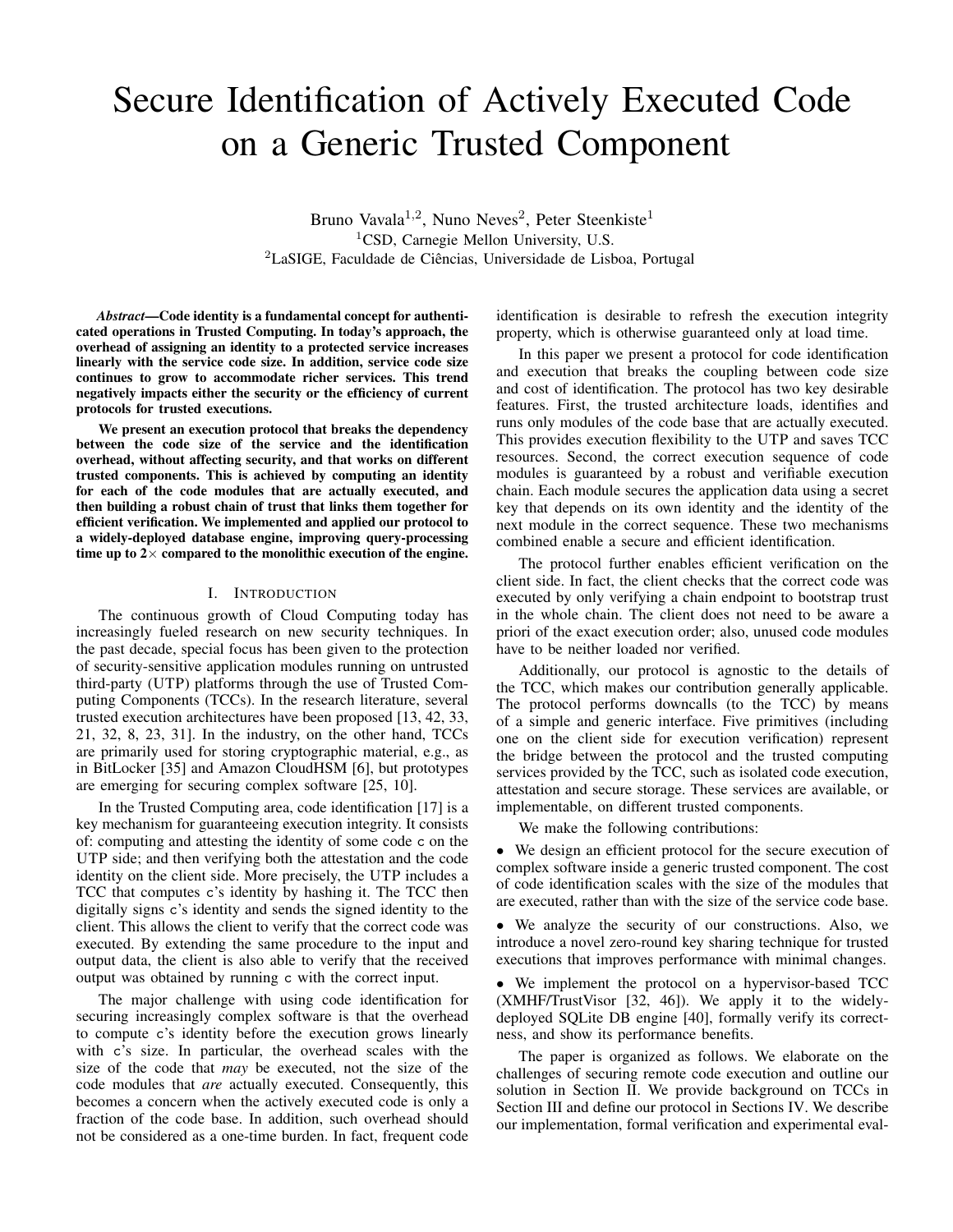

Fig. 1: Trends in Trusted Computing research work show an initial focus on reducing the Trusted Computing Base (TCB), while recent advances in technology enable to secure entire unmodified services, thus enlarging the TCB.

uation in Section V. In Section VI we devise and validate a performance model for code identification. We review related work and draw conclusions in Section VII and VIII.

# II. TOWARDS FLEXIBLE TRUSTED EXECUTIONS

Current trends (Fig. 1) in Trusted Computing (TC) evidence that the code used in trusted executions is growing. We show that this raises either efficiency or security concerns in TC architectures, and that this is a result of how code identification is done today [17]. This helps us defining the problem statement, goals, and outlining our solution.

#### *A. Previous Work*

Early work used trusted hardware to verify the integrity of a system's initial state [37, 26]. The mechanism involves identifying—taking integrity measurements, i.e., hashing—the software components (e.g., BIOS, boot loader, OS, applications) that bring the system into an operative state. The identities are stored on trusted hardware (e.g., a TPM) and conveyed to a client through an attestation. The client bootstraps trust in the system's initial state by verifying the validity of the attestation and matching the identities with the expected ones.

Preserving trust during the execution is hard. Operating systems are constantly subject to attacks; vulnerabilities are discovered on a daily basis [2]; and tools are available to exploit them [1]. Hence, the guarantee that a system is trusted at a certain point in time may not hold later—this is also known as time-of-check-time-of-use (TOCTOU) gap [38, 11].

This gap was reduced through the notion of *late launch* [20] to create a Measured Launch Environment on demand. Flicker [33] shows that the technology can be used to run a security-sensitive piece of code in isolation. The result is a dramatic reduction in TCB size and, consequently, of the attack surface. Subsequently, given the poor performance of the low-power hardware modules, solutions were devised to speed up the computation [32, 8]. Instead of relying directly on the hardware module, trust is extended to a small trusted software module that enables faster code identification. Recently, faster trusted hardware has also been proposed [34].

Improvements on TC technology have made it possible to grow the code base from a few KB to hundreds of MB. In fact, in order to provide security guarantees to a broader set of applications, some works have secured entire database engines [9, 47], and even unmodified Windows binaries such as SQL Server and Apache HTTP Server [10].

#### *B. Security or Efficiency, But Not Both*

There are currently two alternatives to deal with such large code bases, and both come with big downsides. We dub the first as *measure-once-execute-forever* [10]. The integrity



Fig. 2: Security-sensitive code registration latency in XMHF/TrustVisor. It shows a linear dependence between code size and protection overhead.

measurement is taken only before the execution of the code, which then continues in the trusted environment indefinitely. This approach brings us back to the TOCTOU problem. Since the integrity measurement of a code base is only taken once, it will not detect any later successful attack that compromises it.

The second alternative is instead dubbed *measure-onceexecute-once*. The measurements are repeated before each execution (e.g., a Flicker [33] based application). This approach instead may raise efficiency issues. In fact, in order to assign an identity to the code, this must be loaded first and then hashed.

As an example, in Fig. 2 we quantify this load-and-hash cost on XMHF/TrustVisor [32, 46], a recent tool for efficient and secure code execution. We measured the time to register different code bases. During this procedure, the memory pages of the code are isolated and identified. The time scales linearly with the code size reaching about  $37ms$  for just 1MB of code.

Such a linear dependence holds also for Intel SGX [25, 34], used to build secure Enclaves. In fact, after an Enclave is created and protected (ENCLS[ECREATE] instruction), code pages must be added and measured (ENCLS[EADD], ENCLS[EEXTEND]), before finalizing the Enclave and fix its identity (ENCLS[EINIT]). Hence, the overhead of creating an Enclave identity grows with the code size. We lack however an SGX-enabled platform to measure the (likely lower) slope.

#### *C. Problem Definition*

Clearly, the code identification cost has become a bottleneck. If the code is identified only *once*, identity integrity stales over time; if the code is identified *repeatedly*, the overall execution time may increase considerably for large code bases. The ideal balance is to have non-stale identities and an execution time less dependent from code base size.

In this paper, we aim at making the secure execution cost scale with the size of the actually executed code, instead of the size of the code base as a whole, independently from the used trusted component. Such generally-applicable method can balance the cost of re-identifying some code to refresh integrity guarantees and further reduce the active TCB size.

In summary, we seek to attain the following properties:

- 1) Secure proof of execution. The proof of execution of the correct code must be unforgeable, unambiguous, and linked to the hardware root of trust.
- 2) Low TCC resource usage. The protocol should achieve security with minimal resource (code identification, cryptography, storage, etc.) demand on the TCC.
- 3) Verification efficiency. The overhead for the client should be constant, independently from the code base—i.e., a fixed number of hashes and digital signatures.
- 4) Communication efficiency. The protocol should be "non-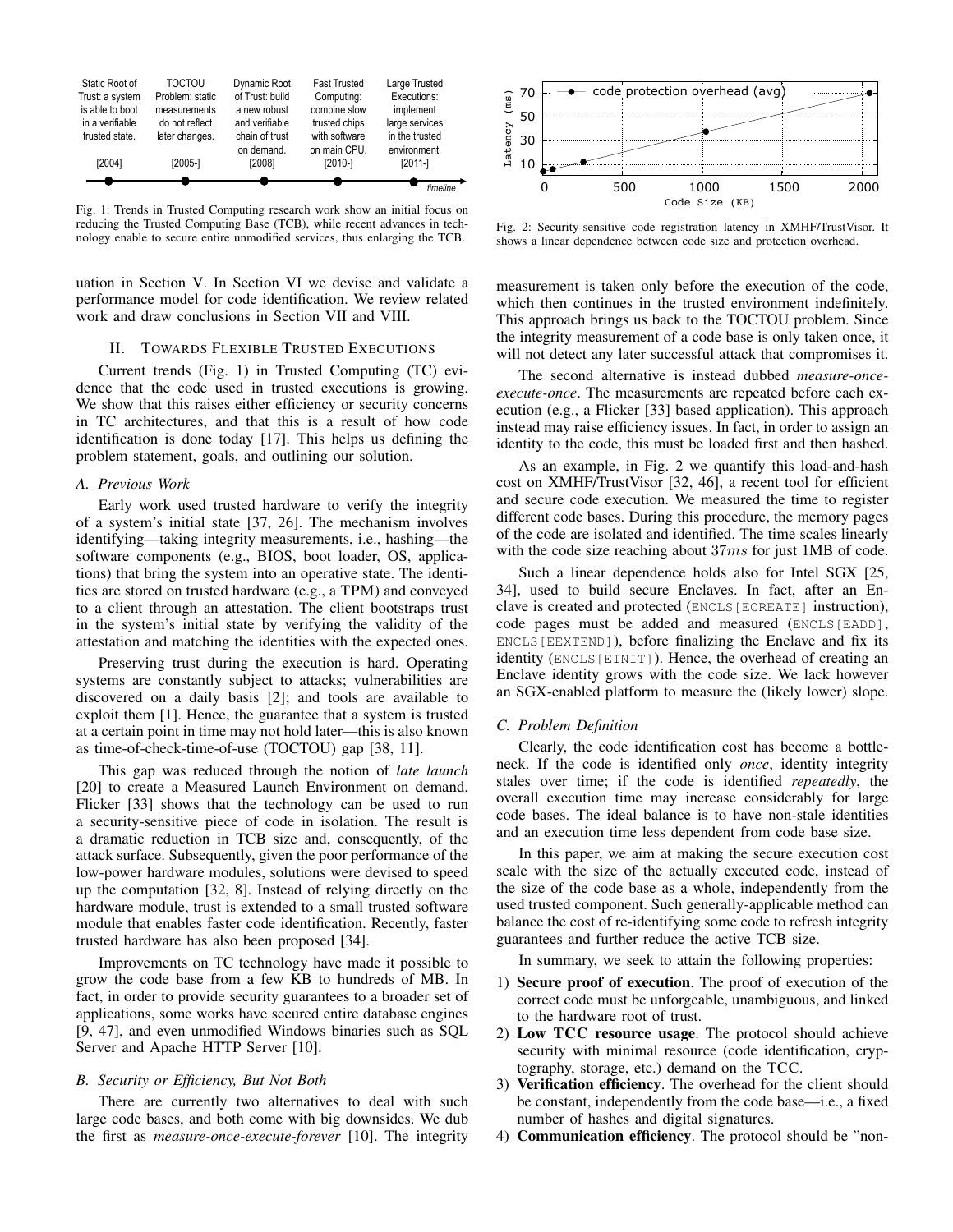interactive", requiring only a small additional constant amount of traffic to enable successful client verification.

5) TCC agnostic execution. The protocol should use any underlying TC architecture as a black-box, thus allowing to retrofit existing trusted components.

#### *D. Overview of our Solution*

The core of our solution is displayed in Fig. 3. On the left, the code base is depicted as a set of logically connected modules (arrows express the control flow graph) stored on the UTP, working together to provide a service. On the right, our protocol works as follows. It executes in the sequence on the  $TCC$   $(I)$  the modules of the code base that are necessary for the requested service (e.g., module *C* is not loaded). Given a particular client request, only the modules required to serve it are considered active (*A* and *B* in the figure). Active modules are loaded and run according to the correct execution order. Each module secures 2 the intermediate state before it terminates. The next active module is then executed  $\Im$  and it validates the previous intermediate state  $(4)$ . Such state is passed through modules by means of logical secure channels.

In contrast to having a single identity assigned to the code base, each module has its own identity. This identity is calculated as the hash of the code. This allows us to maintain backward compatibility, so to achieve a general solution that is implementable on current TCCs. Our protocol builds a robust execution chain based on the identities of the modules, and guarantees that the modules are executed in the correct order with respect to the control flow graph.

Each executing active module has access to data and resources required for the computation. Before the execution, each module is expected to receive some input from the client (e.g., a request) or some intermediate state from other modules. Similarly, when it terminates, each module is expected to produce either an output for the client (e.g., a reply) or some intermediate state to be processed by the next module in the execution flow. Before and after the execution, every piece of data to/from any module is handled by the UTP in the untrusted environment; consequently, it must be secured by means of the available TCC resources (e.g., secure storage).

An executing active module has access to the Identity Table (or identity set) of the code base. Such module can thus leverage TCC-based access control mechanisms to secure data. Intermediate states are transferred between modules through logical identity-dependent secure channels, whose security is enforced by the TCC. Such channels are "logical" in that the data is transferred through modules by the UTP (i.e., *A* releases data to the UTP and it is unloaded, then *B* is loaded and receives data from the UTP). The channel is secure as it guarantees (1) data integrity, through message authentication codes, and (2) the authentication of the end points based on their execution order (i.e., *A* sends to *B* and *B* receives from *A*, but *B* and *C* will never exchange data). A benefit of these channels is that they allow to maintain all the data locally (UTP side) thereby avoiding the interaction with the client during the execution.

A client reply is authenticated through a TCC attestation, or through previously established symmetric secret keys. The client receives and verifies the attestation. The last executed module (in the control flow graph) calls the TCC attestation



Fig. 3: Sketch of our solution.

service, and the TCC attests the module's identity. Such last module includes (the integrity measurement of) some parameters in its attestation, such as the client's initial request, the identity set of the code modules, and the reply. The attestation, jointly with the parameters used to generate it, represents a proof of execution verifiable by the client. By verifying the module's identity and the identity set, the client can trust that the code base correctly served the request.

Note that, by design, the hash chain created by the protocol enforces the execution order of the modules and guarantees their integrity by computing their identities. This means that the client neither has to be aware of the execution order for any specific execution, a highly desirable feature, nor has to verify the identity of any modules, except for the last one.

### III. MODEL

Threat Model. The UTP platform is untrusted, though equipped with a trusted component. An adversary may take control of *any* software running on the UTP machine, including services and the OS. So, he can read/modify any data.

The UTP platform is equipped with a TCC. The TCC is responsible to provide security guarantees for code and data, and to link them to the (trusted) TCC manufacturer. The TCC is trustworthy due to its minimal hardware/software security perimeter (i.e., it does not include peripherals, such as disk or network devices, nor the OS). A TPM-based TCC includes components such as: the CPU, the LPC bus, the memory modules, the communication bus with the memory. Other implementations could be based on secure coprocessors [39].

The adversary cannot perform physical attacks but is allowed to use the TCC. Actually, we assume that the TCC primitives (described below) are always called by an untrusted principal. Hence, the adversary can tamper with the intermediate states of code modules when they are not running in the trusted environment. It can inject false data as input to a code module and it can execute tampered modules on the TCC.

DoS and cryptographic attacks are out of scope. The former are difficult to prevent due to the untrusted OS. The latter are assumed computationally infeasible for the adversary.

System Model. *Code base*. Our service is composed by m modules (or PALs<sup>1</sup>)  $p_1, \ldots, p_m$ . The control flow is a directed graph over the PALs describing their execution order. An execution flow is a sequence of PALs of finite but unknown length n (e.g.,  $p_1, p_3, \ldots, p_4$ ) that respects the control flow. We

<sup>&</sup>lt;sup>1</sup>Piece of Application Logic, using the notation of previous works [33, 32].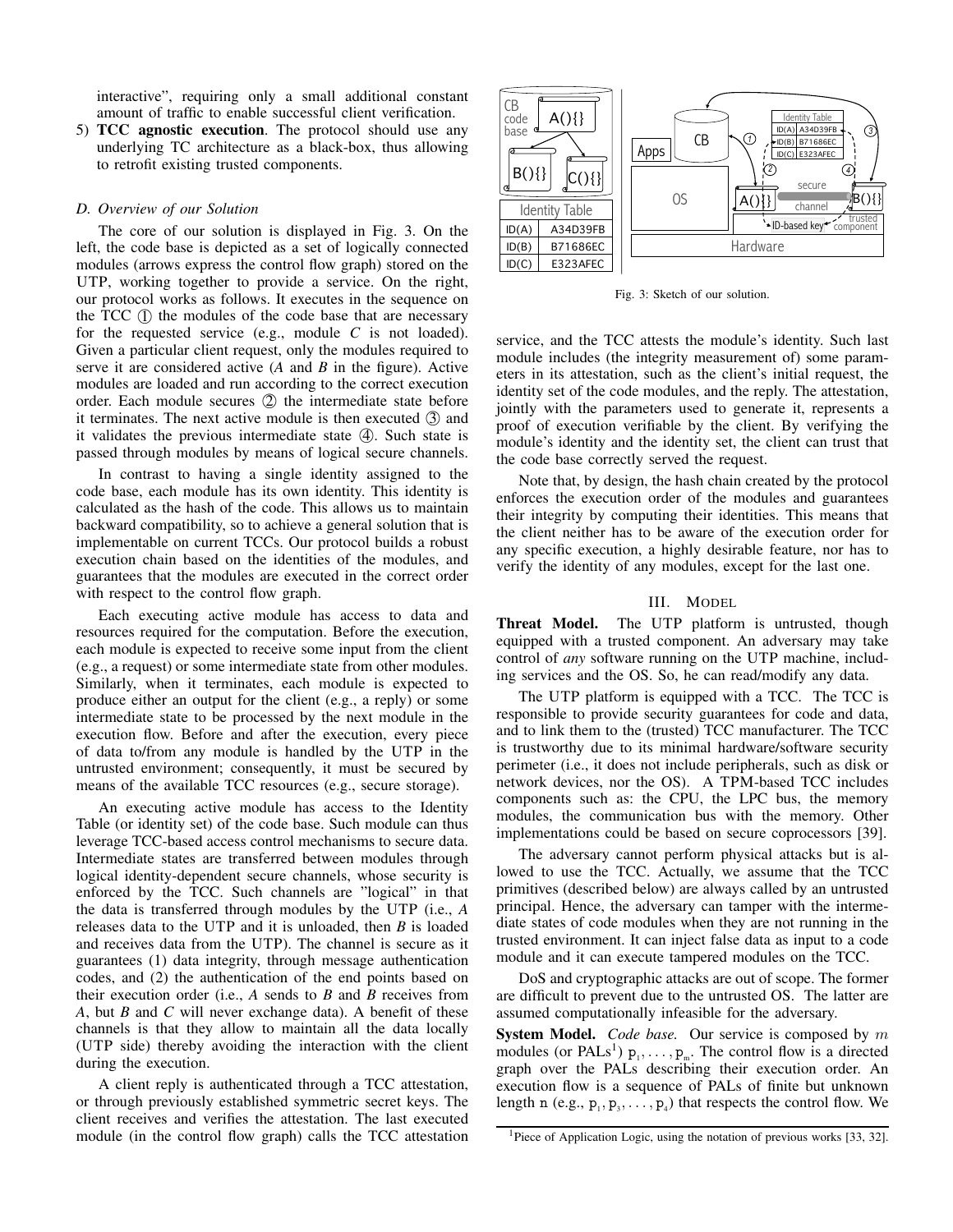refer to a generic execution flow with  $p_1, \ldots, p_n$ . It will be clear from context the distinction with the code base set.

We assume the service is either originally created or suitably partitioned into code modules by the service authors. In Section VII, we briefly discuss how modules can be defined.

UTP*-side.* The code base is available on the UTP, possibly outsourced by its (trusted) authors.

*Client-side.* The client knows the cryptographic hashes of the attested PALs, and also the hash of the Identity Table (Fig. 3), which represents the identity set. Ideally, the information could be provided by the (trusted) authors of the code base and it requires a constant amount of space.

Additionally, the client knows and trusts the TCC's public key  $K_{\text{TCC}}^{+}$ . This can be achieved through an initial TCC Verification Phase: the client interacts with the UTP to retrieve  $K_{\text{TCC}}^{+}$ and the associated certificate. If the public key is correctly certified by a trusted Certification Authority (e.g., the TCC manufacturer), then it can be trusted and used for verification.

TCC Model. The TCC is abstracted through a set of primitives, derived from the available Trusted Computing technologies [20, 45]. They can be implemented on a variety of TC architectures, e.g., Intel TXT-enabled processors and a TPM. Future implementations may leverage Intel SGX [25].

• out  $\leftarrow$  execute $(c, in)$  It executes some code c in isolation over some input data in and returns the output out.

• {data}<sup>snd-rcv</sup> ← auth\_put(rcv, data) and

 $\{data, \hat{\emptyset}\}$  ← auth\_get(snd,  $\{data\}_{K}^{snd - rev}$ ) The primitives for secure storage allow to specify the identity rcv (resp. snd) of the only recipient (resp. sender) code that can retrieve (resp. send) some data. Secured data is protected with key K and stored outside the TCC in untrusted storage.

• report  $\leftarrow$  attest(N, parameters) It accepts a fresh nonce N and some parameters, typically measurements, and produces the attestation (report). The attestation binds this information together with the identity of the executing code, which is stored in an internal register REG.

•  ${0, 1}$  ← verify(c, parameters, N, K<sup>+</sup><sub>TCC</sub>, report) It is implemented on the client, who calls it with the execution information (such as code identity, input and output parameters, nonce, TCC public key and report) to be verified.

# IV. SECURE IDENTIFICATION OF ACTIVELY EXECUTED CODE

# *A. A Naive Solution*

A client could verify and establish trust in the execution of a large code base by iteratively checking that each PAL is run correctly and respects the control flow graph. A relatively simple protocol to achieve this is the following: the client sends a request to the UTP to execute the first PAL  $p_1$  on the TCC, and provides the necessary input values for the service. When the PAL terminates, the UTP forwards to the client an attestation returned by  $p_1$  that covers its identity (i.e., a hash of the module), the input and the output data. The output includes the identity of the next PAL to be run, besides the result of the execution (i.e., the intermediate state). Using the TCC primitives, the client can verify that the output is valid, since it was calculated with the correct code and the proper input. The same procedure can then be repeated for each PAL

in the execution flow until the final result (i.e., the actual reply for the client) is produced by  $p_n$ . The protocol ensures that the PALs are called in the right order and run over the correct data. Hence, it offers the required correctness guarantees.

Although the naive approach is secure and only attests the code modules that are actually executed, it has a number of drawbacks. First, attestations are expensive, so a large number of executed modules can consume lots of TCC resources. Second, it is interactive, since it requires the client to verify each PAL and to mediate the transfer of the intermediate state between two module executions. Third, it is not verification efficient as the client has to check every attestation.

In the rest of the section we eliminate the above drawbacks. We explain a set of orthogonal techniques that: remove the interactivity with the client and reduce the TCC attestations to one (§IV-B), address an issue with identity-based secure storage (§IV-C), and optimize performance with a novel TCCbased key sharing solution (§IV-D). Finally, we devised a flexible and verifiable trusted execution protocol (§IV-E).

## *B. Reducing Communication*

When a trusted execution is requested, the client is only interested in obtaining the final reply (generated by the last executed module  $p_n$ ) and in verifying the validity of the whole execution (i.e., as if the code were executed as one single module). As a consequence, the intermediate states do not have to be transmitted to the client as long as the client can check at a later time that they were handled correctly. Similarly, each PAL execution does not need to be attested as long as the client is still able to verify the correctness of the final result.

In the naive protocol, the client is involved in each PAL execution to ensure that the result of a piece of code  $p_i$  is properly provided as input to the next module  $p_{i+1}$ . This is accomplished with two attestations returned to the client. The first is generated by  $p_i$  and provides evidence about  $p_i$ 's intermediate state and the identity of the PAL that should be run next. The second is generated by  $p_{i+1}$  and provides evidence that the PAL received the correct intermediate state. Therefore, if a malicious UTP tampers with the execution, e.g., by running  $p_{i+1}$  with some incorrect input data, this can be detected with the second attestation. Hence, the verification of these attestations confirms that the intermediate state was correctly transferred from  $p_i$  to  $p_{i+1}$ .

Attestations are a key mechanism in secure code execution but the overhead they impose is a concern. Attestations are essential because they convey the execution integrity properties to a client. They are however expensive, since they involve digital signatures. In addition, they are meant to be verified. Consequently, each one imposes a non-zero overhead on the client. Verification requires not only the signature check, but also access to a copy of all data that is attested (i.e., at least the measurement of the code, the input and the output data).

In our approach, we build a "secure channel" between PALs without the client's supervision, thus saving attestation, communication and verification effort. We leverage the TCC secure storage capabilities (§III) to protect the data while it is saved locally in the UTP's untrusted storage. Recall that the TCC secure storage is based on code identity to authenticate the auth put and auth get operations. By ensuring that only the correct code modules access security-sensitive intermediate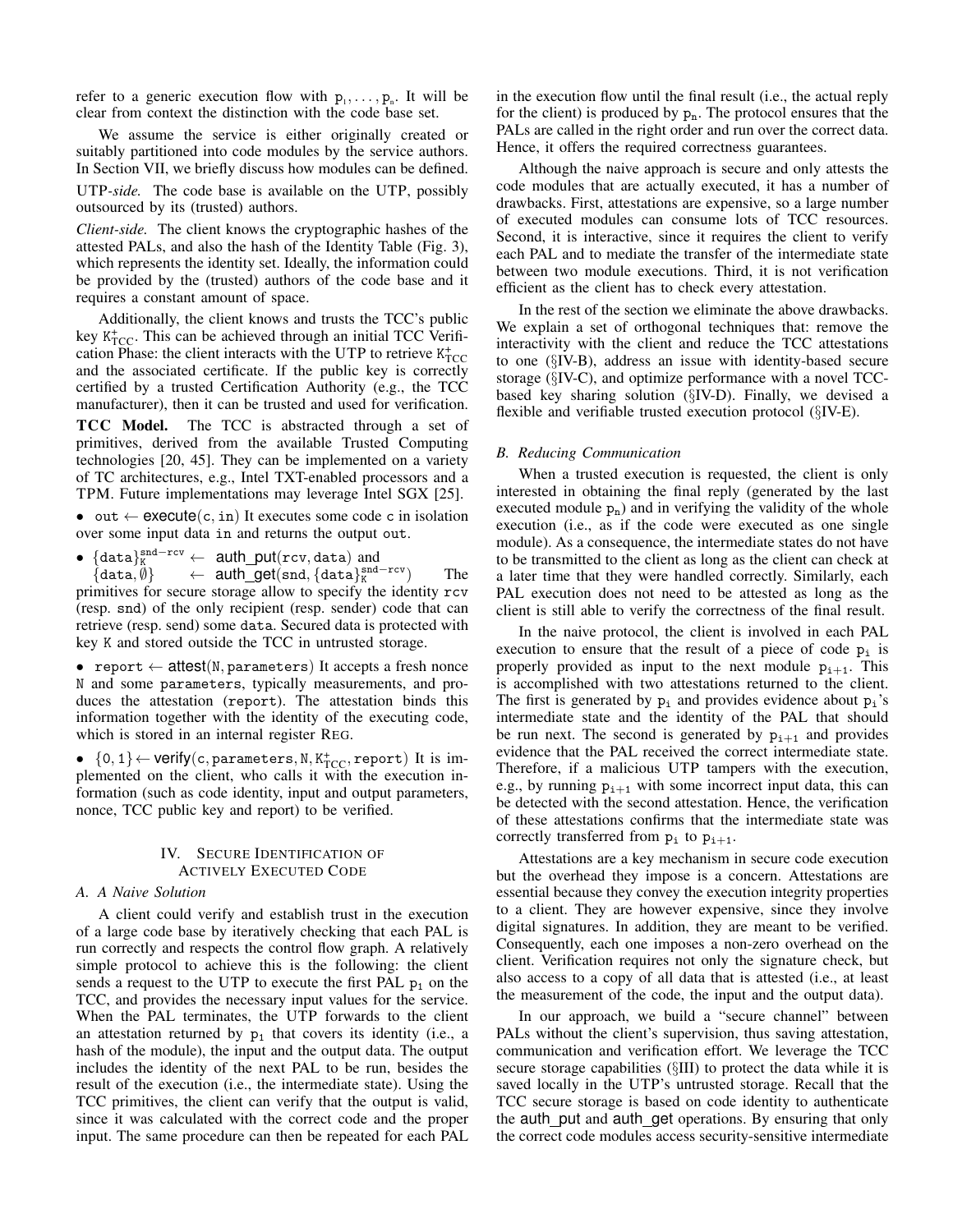state results, secure storage can be used as the basis to build a secure data transmission between PALs, instead of relying on attestations. Essentially, a *mutually-authenticated* channel is created: a PAL  $p_i$  authenticates the identity of the previous sender  $p_{i-1}$  when it gets the data from a protected input, and uses the identity of the next recipient  $p_{i+1}$  to securely store its results, before releasing them to the UTP's untrusted environment. It is because of this construction that the client only needs to verify the last executed PAL. Consequently, it is critical to ensure that such single verification can indeed be utilized to bootstrap trust into an arbitrary number of correct (though unverified) PALs that were called previously. We now present the end-to-end scenario for completeness and clarity.

The client first issues a service request and provides the respective input values in and a fresh nonce N to the UTP. The UTP calls the first module with the input:  $execute(p_1, in||N))$ . The module carries out the initial part of the service computation and it invokes  $\text{auth\_put}(p_2, h(in)||N||\text{out})$  before terminating. In other words, it saves a measurement of the input and any output intermediate state in secure storage, specifying the identity of the *only* subsequent PAL that is allowed to retrieve it (i.e.,  $p_2$  in the service execution flow). The outcome of the call is the protected data  $\{h(in)||N||$ out $\}_{K}^{p_1-p_2}$ , which is then returned to the UTP. Notice that  $p_1$  is not attested, so it will not be verified by the client.

The UTP next calls  $execute(p_2, \{h(in)||N||out\}_{K}^{p_1-p_2})$  to run module  $p_2$ . The PAL authenticates the received data to make sure that it came from trusted source. This is achieved by calling  $\text{auth\_get}(p_1, \{h(\text{in})||N|| \text{out}\}_K^{p_1-p_2})$  with  $p_1$ 's identity. If the identity is not correct then auth\_get fails, otherwise it succeeds and the PAL continues (part of) the service execution. Before it terminates, the PAL performs auth  $put(p_3, h(in)||N||out)$  to secure the (updated) output intermediate state for the subsequent PAL. This procedure is repeated by all intermediate PALs.

The last PAL is attested and verified by the client. After  $p_{n}$  retrieves the result from  $p_{n-1}$  and runs the service code, it calls the attestation primitive  $attest(N, h(in)||h(out))$  to get a proof of execution that covers the input and output measurements, besides  $p_n$ 's own code. Since the attestation includes the nonce N, it also gives assurance about the freshness of the computation. The output with the attestation and the reply data {report, out} is first released to the UTP's untrusted environment, and then forwarded to the client. The client verifies the execution proof by calling  $\textsf{verify}(p_{\scriptscriptstyle \sf n},\texttt{h}(\texttt{in})||\texttt{h}(\texttt{out}),\texttt{N},\texttt{K}^+_{\text{TCC}},\texttt{report})$  and accepts the result only if the primitive succeeds.

Analysis. The attestation binds together the initial inputs, the output and the identity of the last PAL. The cryptographic mutually authenticated chain that links  $p_{n}$  to the previous PALs ensures that computation is performed *only among correct PALs*: when the verification of the correct execution of  $p_n$ succeeds then, by construction, the client also trusts that  $p_n$  can only have received data from a valid  $p_{n-1}$ ; the same reasoning can be repeated up to  $p_1$ , which is the single entry point to the service and is the PAL that received the initial input data. Hence, correct intermediate PALs only accept data from (respectively deliver data to) correct PALs. Furthermore, as each piece of code specifies the receiver in auth put, the overall execution order must match a valid control flow.



Fig. 4: The *looping PALs problem* (left-side) and our solution of detaching PALs from identities (right-side).

The only data that is accepted inside the trusted environment without being initially validated is the client's input. Similarly, the only data that is released outside without being protected in secure storage is the final output. However, their measurements are included in the last attestation, which allows the verification of the overall execution chain.

Freshness is guaranteed by the client provided nonce, which is propagated throughout the full execution. This prevents attacks where a malicious UTP would replace the output of a PAL  $p_i$  with a value returned by the same PAL in a previous run of the protocol. Notice however that this attack could only succeed if the initial client input values (and so  $h(in)$ ) were the same in both service executions.

## *C. Addressing Looping PALs*

PALs that exchange their intermediate state through TCCbased secure storage must have access to each others' identities. In auth put, a module must specify the identity of the next PAL that should be granted access to secured data. Similarly, in auth get, a PAL must give the identity of the sender module from which it is supposed to receive the data.

A straightforward approach is to include the identities of the next PALs statically in the code of a PAL. Unfortunately, this solution does not work out due to possible loops in the control flow graph of the service that end up creating unsolvable hash loops. Consider the example in Fig. 4 (leftside), where a PAL's code c has the identities of other PALs appended to it (e.g., module  $p_1$ 's code  $c_1$  contains the identity of PAL  $p_3$ , namely  $h(p_3)$ ). It follows that:

$$
p_1 = c_1 ||h(p_3) = c_1 ||h(c_3||h(p_1)||h(p_4))
$$
  

$$
p_3 = c_3 ||h(p_1)||h(p_4)
$$

This example shows that loops in a control flow graph require a module to depend on a hash of itself. Solving the above equations cannot be done for cryptographic hashes as it would require us to violate the properties of these functions. Trapdoor functions could be used instead but they bring a few drawbacks. First, they are typically based on asymmetric cryptography. Hence, they can be comparatively more expensive and further introduce the difficulty of protecting the private key. Second, they do not answer the more fundamental question of whether these hash loops can be avoided. In the following we show how to solve this issue without trapdoor functions.

Our approach uses a *level of indirection* to separate a PAL's code from its identity. We replace the critical identity information, hard-coded inside a PAL, with a lookup operation in a table Tab. The table contains the set of all PALs' identities and is built when the modules are originally created. In addition, we hard-code inside each PAL the index(es) in Tab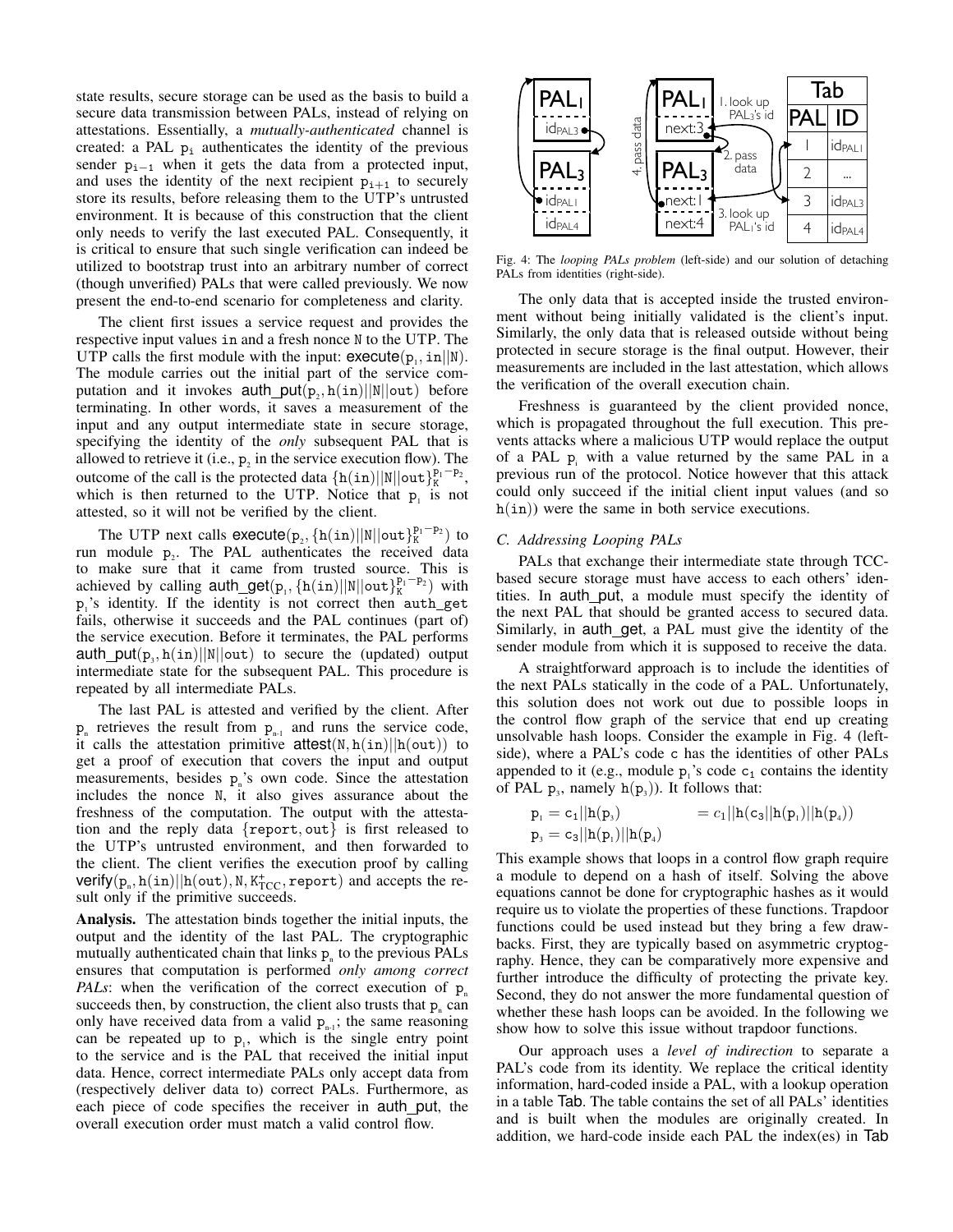$$
K_{\mathit{sndr-rcpt}} = \left\{ \begin{array}{ll} f(K, \texttt{REG}, \textit{rcpt}) & \text{on~kget\_sndr~by~\mathit{sndr}} \\ f(K, \textit{sndr}, \texttt{REG}) & \text{on~kget\_rcpt~by~\mathit{rcpt}} \end{array} \right.
$$

Fig. 5: Identity-depend key sharing construction for Secure Storage. rcpt is the identity of the recipient PAL and sndr is the identity of the sending PAL. REG is the register inside the TCC that stores the identity of the currently executing PAL. It is equivalent to a  $PCR$  on TPMs [20] or to the  $MRENCLAVE$  register in Intel SGX [34].  $f()$  is a keyed hash function.

of the correct next  $PAL(s)$  in the control flow (Fig. 4 rightside). The identities thus become independent from each other and each PAL's hash can be computed despite any loop in the control flow graph. The chain that binds our PALs together is now based on Tab, which translates an index into an identity.

Tab is critical to ensure the correct execution flow of the PALs. Hence, it has to be protected throughout the computation of all modules and eventually verified as follows. The first PAL accepts the table as input and propagates it to subsequent PALs using the TCC-based secure storage. The attestation of one PAL—the last executed in the control flow—has to cover the measurement of Tab. In order to eventually verify the execution, the client needs to be aware of: the last executed PAL's identity and the integrity measurement of Tab. Notice that this imposes only a small additional constant space and time overhead for any trusted execution.

The service developers should produce Tab together with the executable modules. Tab and PALs should be deployed on the UTP. The integrity measurements of (attested) PALs and Tab should be provided to the client to enable verification.

Analysis. The table Tab fixes the set of identities of the PALs that are allowed to implement each part of the service functionality. When the client verifies the correctness of the last executed PAL, say  $p_n$ , together with Tab, the client can trust that only valid PALs were used throughout the execution process. In fact, Tab ensures that only correct identities are used for secure storage operations, and only correct PALs have access to securely stored data that is critical for the execution.

## *D. Novel Secure Storage Solution*

Secure channels to transfer intermediate results across trusted PAL executions should be available with low overhead. They should be (1) fast to set up, (2) require minimal TCC support, and (3) ensure mutual authentication of the end points.

The secure channel design described above can be built on current trusted components, but it is inefficient because its implementation provides more guarantees than desired. For example, on TPMs v1.2, sealed storage is based on asymmetric cryptography, which provides non-repudiation unnecessarily. As another example, while symmetric algorithms are available on TPMs v2.0, the trusted component still implements and enforces data access control (i.e., it checks whether the identified code is allowed to access the data), besides guaranteeing the confidentiality or integrity of sealed data. Intel SGX instead uses a different paradigm. The ENCLU[EGETKEY] instruction (for sealing) only provides a key to the Enclave based on its identity. The key is used by the Enclave to protect the data that can be then released outside its secure execution environment. Unfortunately, when two Enclaves need a shared secret key, they have to run an authentication protocol [7] to bootstrap trust in each other's attestations and validate public Diffie-Hellman keys. This involves at least two message exchanges, besides asymmetric cryptographic operations.



Fig. 6: Identity-based Secure Storage construction. It enables two PALs to share a mutually authenticated secret key in zero rounds, with no message exchange. Two PALs can use such key to transfer data with minimal overhead.

We propose a new construction that binds a secret shared key to the identities of two PALs efficiently. In particular, for any two PALs, the construction can build a secret key to create their secure channel. For any such key, only the PALs with the correct identity can access it. Our construction can be seen as a generalization of the Intel SGX approach, since a PAL is allowed to set up a secure channel not only with another code module but also with itself—e.g., to seal and save data in external untrusted storage. Last but not least, it is fast and requires minimal TCC support.

In contrast to TPM sealed storage, in our solution, the TCC does not make any access control decision on whether to accept or reject a PAL request, based on its current configuration (e.g., the value of the PCR registers) and the information included in the sealed data. The TCC always generates symmetric keys ondemand. For example, it is up to a PAL to decide to use the key to encrypt (or just authenticate) some result values and what code module can later retrieve this data. If an invalid module attempts to obtain encrypted data, it simply gets some random information because the wrong key is used for decryption. Similarly, if a valid module is run with incorrect data, it is simply unable to authenticate the initial input. Hence, it is essential that correct modules have access to correct identities.

Keys are derived from a master key K. This is a secret symmetric key that the TCC maintains internally for computing identity-dependent keys. Any PAL p<sub>i</sub> can use an identitydependent key to protect data. Any such key depends on: K,  $p_i$ 's identity and another PAL  $p_j$ 's identity. Also, the key can only be accessed by  $p_i$  and  $p_j$ .

When module  $p_i$  wants to secure some information, it calls kget\_sndr with the identity of the receiver  $p_i$ . The TCC then performs the operations in Fig. 5 to derive a secret shared key  $K_{p_i-p_j}$  that is then returned to the PAL. To retrieve the same key at a later moment,  $p_j$  invokes kget\_rcpt to perform an equivalent operation. Provided that the source and the recipient PALs respectively supply each other's identity (i.e., resp.  $rcpt \equiv p_i$  or  $snd \equiv p_i$ ) to the TCC, the computed key is the same in the two cases.

The usage of the shared key for the new secure storage construction is shown in Fig. 6. It allows the protection of data to be transmitted between adjacent PALs. PALs can use the identity table Tab to look up the identity of the next executing PAL according to the control flow. Next, the sender PAL (resp. recipient PAL) calls kget sndr (resp. kget rcpt) to obtain the shared key. The key is then used by a function internal to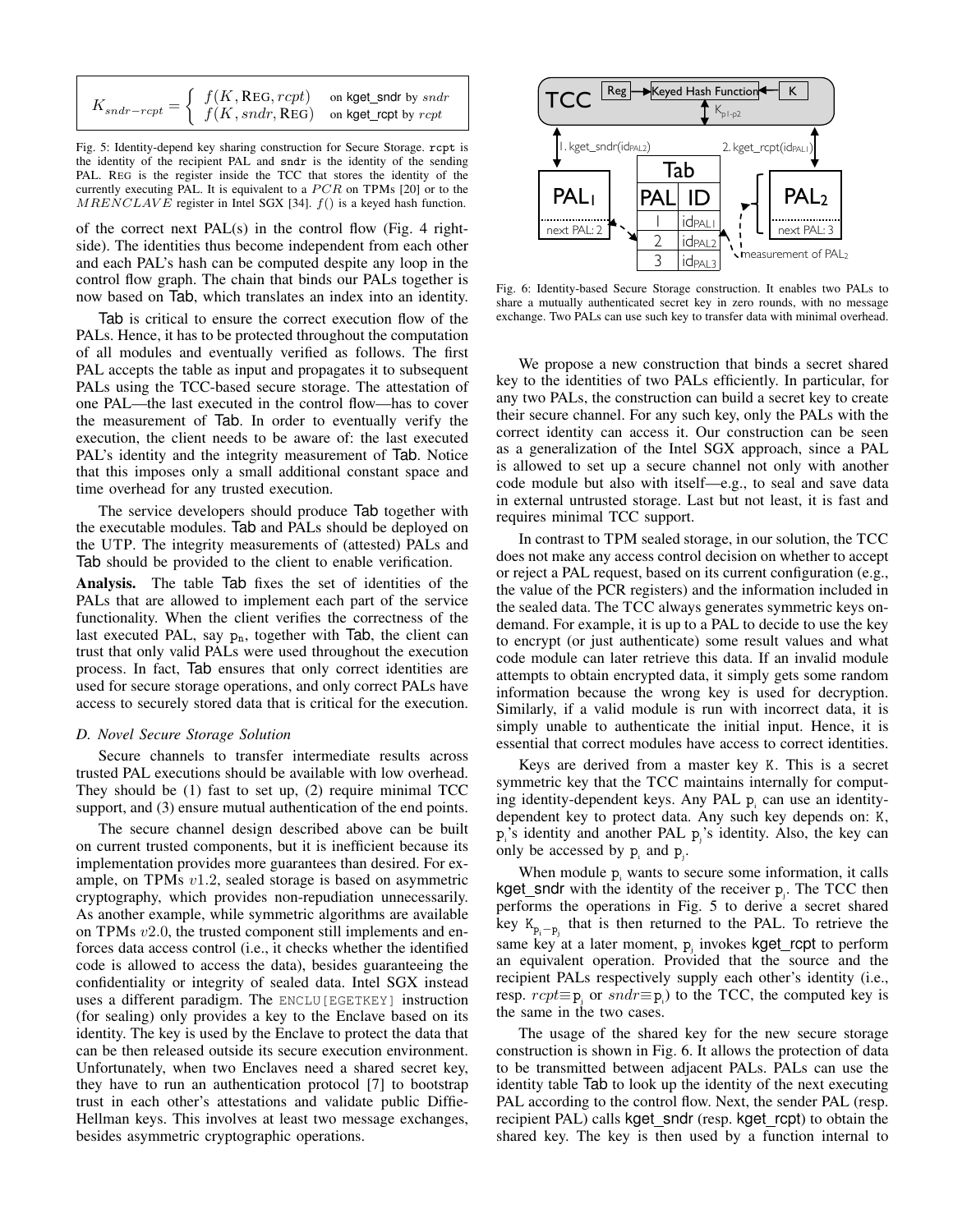| Entity      |                           | fvTE Protocol                                                                                                                                                                                                                                                                                 |  |  |
|-------------|---------------------------|-----------------------------------------------------------------------------------------------------------------------------------------------------------------------------------------------------------------------------------------------------------------------------------------------|--|--|
|             | $C \rightarrow UTP$       | Request service execution with input in and nonce N                                                                                                                                                                                                                                           |  |  |
| 2           | <b>UTP</b>                | Prepare input: $in_1 \leftarrow in    N    Tab$                                                                                                                                                                                                                                               |  |  |
| 3<br>4<br>5 | $UTP \leftrightarrow TCC$ | {{out <sub>1</sub> } <sub>Kp1-p2</sub> , Tab[1],Tab[2]} ← execute(p <sub>1</sub> , in <sub>1</sub> )<br>Repeat for $2 \leq i \leq n-1$<br>{{out <sub>i</sub> } <sub>Kpi - pi+1</sub> , Tab[i], Tab[i+1]} ←<br>execute(p <sub>i</sub> , {out <sub>i-1</sub> } <sub>Kpi-1-pi</sub>    Tab[i-1]) |  |  |
| 6           |                           | {out <sub>n</sub> , report} $\leftarrow$ execute(p <sub>n</sub> , {out <sub>n-1</sub> } <sub>Kpn-1-pn</sub>    Tab[n-1])                                                                                                                                                                      |  |  |
| 7           | $UTP \rightarrow C$       | Return to client: {out,, report }                                                                                                                                                                                                                                                             |  |  |
| 8           |                           | Check execution:<br>verify(h(p <sub>n</sub> ), h(in)    h(Tab)    h(out <sub>n</sub> ), N, K <sup>+</sup> <sub>TCC</sub> , report)                                                                                                                                                            |  |  |

| PAL                              |       | execute() step                                                                                                                                                                                                                                                                                                                                               |
|----------------------------------|-------|--------------------------------------------------------------------------------------------------------------------------------------------------------------------------------------------------------------------------------------------------------------------------------------------------------------------------------------------------------------|
| 9<br>10<br>11<br>12<br>13        | $P_1$ | Identify <b>p.</b> in <b>REG</b><br>Execute $p_1$ with in and compute out<br>out <sub>1</sub> $\leftarrow$ out    h(in)    N    Tab<br>$\{\text{out}_1\}_{K \text{p1-p2}}$ $\leftarrow$ auth_put(Tab[2], out <sub>1</sub> )<br>Return: {{out <sub>1</sub> } <sub>Kp1-p2</sub> , Tab[1], Tab[2]}                                                              |
| 14<br>15<br>16<br>17<br>18<br>19 | P.    | Identify $p_i$ in REG<br>$in_i \leftarrow$ auth_get(Tab[i-1], {out $_{ikpi-1}$ , $_{pi}$ )<br>Execute $p_i$ with in and compute out<br>$out_i \leftarrow out    h(in)    N    Tab$<br>$\{\text{out}_{i}\}_{Kpi-pi+1} \leftarrow \text{auth\_put}(\text{Tab}[i+1], \text{out}_{i})$<br>Return: {{out <sub>i</sub> } <sub>Kpi - pi+1</sub> , Tab[i], Tab[i+1]} |
| 20<br>21<br>22<br>23<br>24<br>25 | p,    | Identify $p_n$ in REG<br>in <sub>n</sub> $\leftarrow$ auth_get(Tab[n-1], {out <sub>n-1</sub> } <sub>Kpn-1-pn</sub> )<br>Execute $p_n$ with in <sub>n</sub> and compute out<br>out <sub>n</sub> $\leftarrow$ out $\parallel$ h(in) $\parallel$ N $\parallel$ Tab<br>report $\leftarrow$ attest(N, h(in)    h(Tab)    h(out, ))<br>Return: {out,, report}      |

Fig. 7: fvTE protocol run by client C, the trusted component TCC and the UTP (above, lines 1-8), and the execute step at the various PALs  $p_i$  (below, lines 9-25). A single attestation and verification allows the client to trust the service execution, despite the number of executed PALs. Also, only PALs that are necessary to serve a specific request are loaded and executed in the TCC.

the PAL to secure (resp. validate) the data to be released to (resp. supplied by) the UTP. In order to keep the terminology simple, we will henceforth reuse the names of the TCC secure storage primitives — auth\_put and auth\_get — to refer to these internal functions.

Analysis. In the execution of the key derivation function, the TCC uses the trusted identity of the currently executing PAL and a possibly untrusted identity provided by the PAL itself. These are positioned differently by the TCC in the  $f$ function, depending on whether the current PAL is saving or retrieving data (as in Fig. 5). The presence and the eventual verification of table Tab ensure that only correct identities (and thus PALs) are used to call the key derivation function. Furthermore, since a valid PAL forwards the data to the proper next PAL in accordance with the control flow, this guarantees that the right order of execution is followed and that only the correct next PAL can decrypt/validate the data.

# *E. A Flexible Trusted Execution Protocol*

We now integrate the techniques discussed in the previous subsections into the *Flexible and Verifiable Trusted Execution (fvTE)* protocol detailed in Fig. 7. The protocol ensures all properties specified in Section II, namely it allows a client to securely and efficiently check the correctness of an arbitrary code execution. We now describe the main steps.

The client begins the protocol by submitting a service

request to the UTP. It includes in the request a reference to the service input in plus a nonce N. The UTP then starts running the first PAL  $p_1$  by providing the client's input, the nonce and the identity table, i.e.,  $\langle \sin \vert \vert N \vert \vert$ Tab  $>$  (Lines 2-3). Notice that this is the only entry point of non-authenticated (and thus untrusted) data. However, the correctness of such data will be eventually verified by the client before accepting the reply.

The first PAL is run with the input and produces an intermediate state out (Lines 9-10). Before returning, it prepares the data to be forwarded to the next PAL: the output, a hash of the input, the nonce and the identity table (Line 11). The hash is used as an optimization to minimize the information to be transferred to subsequent PALs. This data is secured through auth\_put, specifying the identity of the PAL that should follow in the execution flow ( $p_2 = \text{Tab}[2]$ <sup>2</sup>). The PAL terminates by providing to the UTP the secured intermediate state, and the identity of the current and the next PAL (Line 13).

The execution of the subsequent intermediate PALs proceeds similarly. They use auth get to obtain the previous intermediate state (Line 15), whose validity derives from the properties of the secure channel. They execute their service code and propagate the result according to the expected control flow (Lines 17-19). Notice that values  $\langle h(in)||N||\text{Tab} > are$ simply left unchanged by each intermediate PAL as a way to propagate them to the final PAL ( $p_n = \text{Tab}[n]$ ).

 $p_n$  prepares the output for the client. After it retrieves the intermediate result from secure storage, it executes the code (Lines 21-22) and performs an attestation that binds together pn 's identity, the nonce, the client's request input, the identity table and the final output (Lines  $23-24$ ). When  $p_{n}$  terminates, it releases the final output and the report to the UTP (Line 25).

The UTP forwards the output to the client for verification (Line 7). At this point, the client has the following information:  $p_n$ 's identity and  $h(Tab)$  that were outsourced by the authors of the code; the originally created request (input) and the fresh nonce; the final output and the attestation as issued by  $p_n$ ; the trusted TCC's public key (see assumptions in Section III). The client can thus verify the attestation, and so the execution correctness, and trust the service output (Line 8).

Discussion. The protocol ensures that the properties in Section II-C are achieved as follows:

- 1) Secure proof of execution. The proof is unforgeable because it is conveyed by an attestation, i.e., a digital signature over the input, the output, the identity table (over secure hashes of these values). The signature is linked to the TCC hardware root of trust through a chain of digital certificates, whose ultimate root is a Certification Authority trusted by the client. The proof is unambiguous because of the attested identity of the last PAL  $p_n$  and Tab, and it is unique due to the inclusion of the nonce N. The execution flow cannot be tampered with, since only the correct PAL's can be run in the expected order. This last point is ensured through the novel storage primitive (and the identity table Tab) that prevents invalid PALs from accessing and tampering with the output of the intermediate states.
- 2) Verification efficiency. The client only has to perform

<sup>2</sup>Notice that "2" actually corresponds to the index of the next PAL in the execution flow that is hard-coded in  $p_1$ . The index is used for the lookup operation in Tab. We use this simplification in the description for brevity.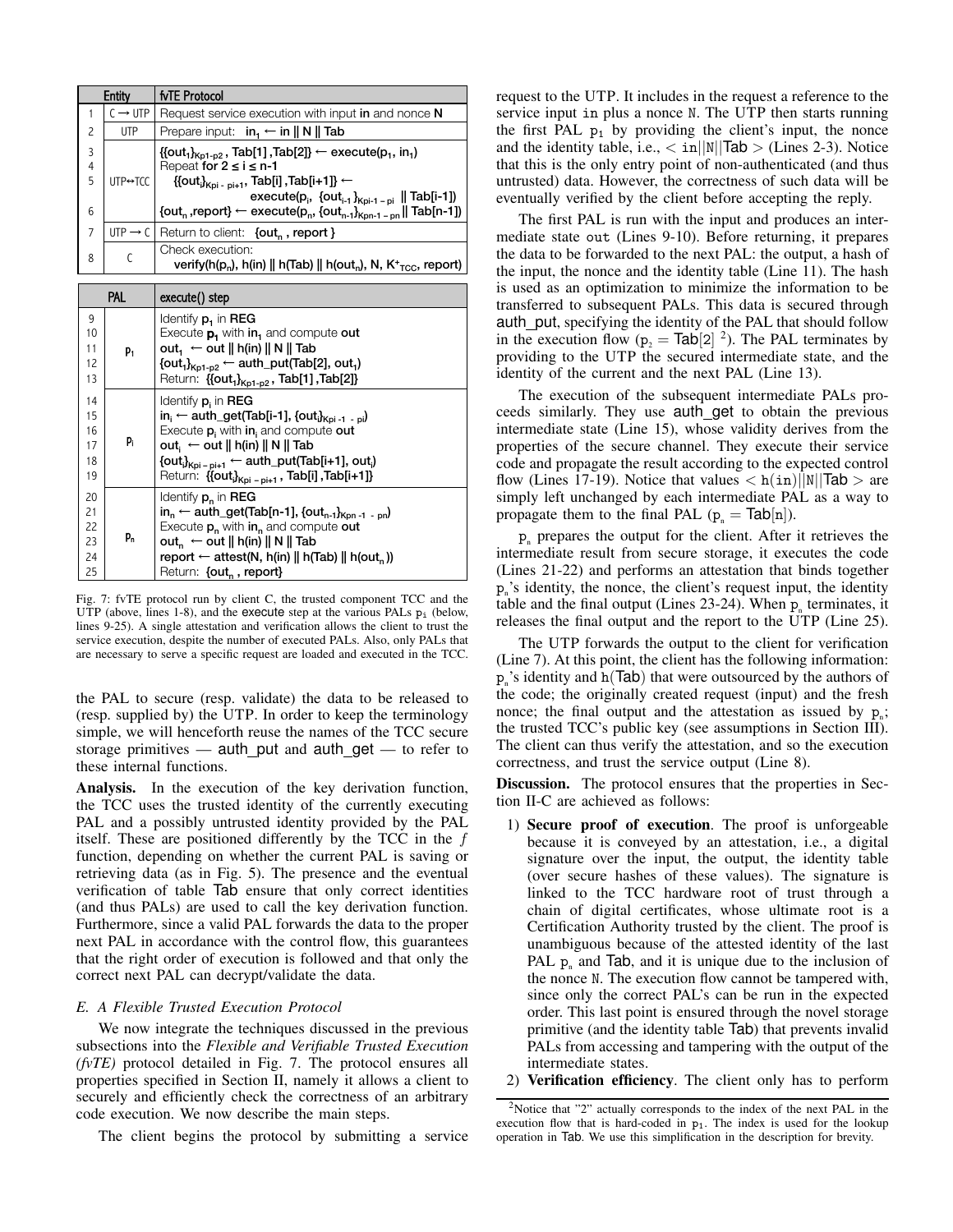a constant number of hashes and check one digital signature to validate the result. Such verification effort is independent from the number of executed PALs.

- 3) Communication efficiency. The client interacts only once with the UTP to send the input in and receive the output out of the service. Also, the client provides and receives a constant additional amount of data, i.e., the nonce N and report.
- 4) Low TCC resource usage. Throughout the protocol, only the PALs that are required to serve the client request are loaded, identified and run. Furthermore, public key cryptography usage is limited to one attestation, while symmetric cryptography is used for fast key derivation on the TCC. Hence, the protocol consumes TCC resources efficiently and proportionally to what is actually executed.
- 5) TCC-agnostic execution. The execution protocol only uses the TCC abstraction. As the interface can be implemented on different trusted components, the protocol is not restricted to any specific architecture, so it is general. The next section explains one possible implementation.

Amortizing the attestation cost. Reducing the number of attestations provides benefits both to the UTP and to the client. However, as we show in our evaluation, a single attestation can still be computationally expensive when the client has to verify multiple requests. It is common practice to avoid this overhead by setting up a secure session, between the trusted environment and the client, based on a symmetric secret key. We sketch a possible solution using our protocol.

The code base can be enriched with another PAL,  $p_c$ , that establishes the secure channel.  $p_c$  receives the client's fresh public key  $pk<sub>C</sub>$  as input at the beginning of the computation. It assigns the identity  $id_c = h(pk_c)$  to the client; it uses kget\_sndr  $(\S$ IV-D) to retrieve the identity-dependent key  $K_{p_c-C}$  (to be) shared with the client; it encrypts  $K_{p_c-C}$  with  $pk<sub>c</sub>$ . The attestation of the result and the encrypted data are sent back to the client. The client verifies the attestation and retrieves  $K_{pc-C}$ . In subsequent requests, the client authenticates (or encrypts) messages with  $K_{p<sub>c</sub>−C$  and attaches id<sub>c</sub>. The client's identity allows  $p_c$  to recompute K<sub>pc−C</sub> without maintaining any session state.  $p_c$  can thus authenticate the message and forward it to the first PAL in the original execution flow. Similarly,  $p_c$  should receive the computed reply from the last PAL so to build an authenticated message for the client.

## V. EXPERIMENTAL ANALYSIS

This section focuses on the implementation and evaluation of our protocol when applied to a real-world service. The protocol is used to securely link together code modules of the widely-deployed SQLite database engine. A formal verification of the correctness is carried out with Scyther. Our results show that the code identification overhead can be significantly reduced without trading off security and functionality.

### *A. Implementation*

Trusted component. We implemented the TCC using XMHF/TrustVisor [32, 46], which is based on a hardware TPM, and whose code is open-source and easy to customize.

XMHF/TrustVisor is a security hypervisor that can perform trusted executions on-demand. Briefly, a trusted execution involves three steps, all initiated from the untrusted environment, where the OS and other services run. The hypervisor

performs the following operations: it protects the memory regions of a PAL from external access and measures its code (PAL *registration* step); it executes the PAL and handles the marshaling of I/O parameters between the trusted and the untrusted environment (PAL *execution* and *termination* step); it clears the PAL's state and makes it accessible in the untrusted environment (PAL *unregistration* step).

In order to implement our protocol, we modified XMHF/TrustVisor by adding three hypercalls. The first makes memory available to a PAL in its address space. This avoids allocating memory in the untrusted environment, then transferring it to the trusted environment and making it accessible to a PAL as dynamic memory. Consequently, such memory space is neither part of a PAL's identity, nor of a PAL's input data, and it can be provided more efficiently. The second hypercall is kget sndr, which is used in the auth put primitive to retrieve a shared key to secure some data for a known receiver PAL. As the TCC only computes a secret key, this allows a developer to choose and implement the security technique that is most suitable for the application (e.g., message authentication codes or authenticated encryption). The third hypercall is kget\_rcpt, which is used in the auth get primitive to retrieve a shared key to validate some data that was previously secured by a known sender PAL. The TCC-specific key used for identity-dependent key derivation is initialized inside XMHF/TrustVisor when the platform boots.

Platform. We used a Dell PowerEdge R420 Server, with a 2.2GHz Intel Xeon E5-2407 CPU, 3GB of memory, a TPM v1.2, and running Ubuntu 12.04 with a Linux kernel 3.2.0-27. The resources were fully dedicated to our experiments.

Application. Our protocol was applied to the SQLite database engine [40], which has a code base of about  $88K$  lines of source code. SQLite is open-source and widely deployed, e.g., on Android [4], iCloud [5] and other operating systems [3].

A multi-PAL SQLite engine was created with a small peroperation code footprint. Different PALs were built to handle specific queries. Each one was handcrafted by trimming the unused code off the original code base. Then, our protocol is used to securely link these PALs together.

Our current multi-PAL SQLite engine consists of 4 PALs that implement some of the most representative SQL operations. We emphasize that additional operations can be included by following the same approach—see Section VII so to match the functionality of the original database engine.  $PAL<sub>0</sub>$  is the first one called from the untrusted environment on the UTP and it receives the input data from the client.  $PAL_0$ parses the client's request to recognize the type of query, and then forwards it to a specialized PAL for the execution by means of our secure channels. Select queries are passed to  $PAL_{SEL}$ . Insert queries are sent to  $PAL_{INS}$ . Delete queries are passed to  $PAL_{DEL}$ . The last executed PAL builds the reply that is released to the UTP's untrusted environment, from which it is then forwarded to the client.

We compare multi-PAL SQLite against a baseline implementation of the full SQLite database engine. We implemented it as a monolithic  $PAL_{SOLITE}$  that can execute any query.

We perform end-to-end experiments, where a client performs select, insert and delete queries on the server that maintains a database. Queries are received through a ZeroMQ [50] socket at the UTP, and delivered to  $PAL_0$  for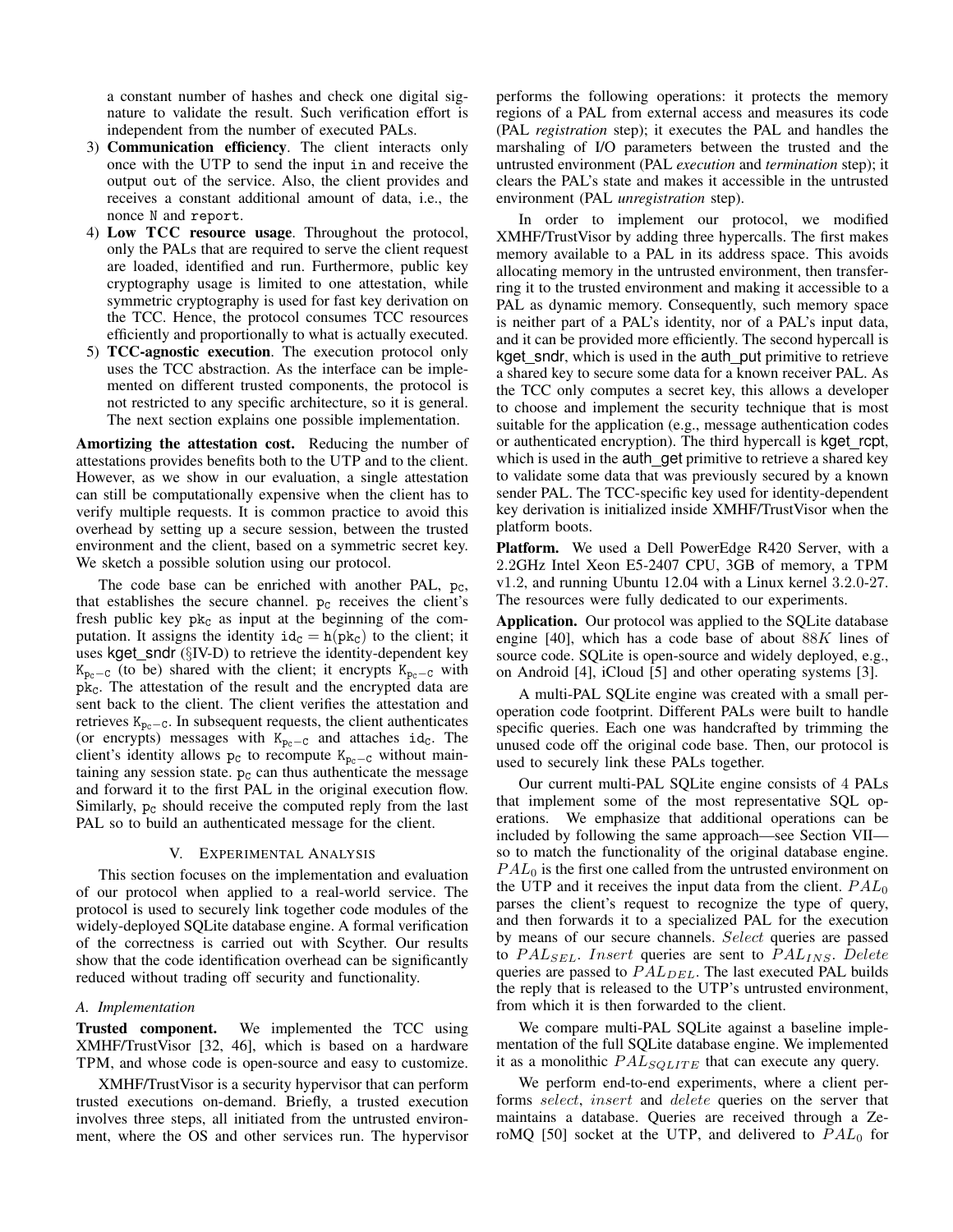initial processing. The experiments were based on a small size database because it highlights the overhead due to code identification, which is the focus of this paper.

Execution Flows. In multi-PAL SQLite, requests from the client follow the following execution flows:  $PAL_0 \rightarrow$  $PAL<sub>SEL</sub>, PAL<sub>0</sub> \rightarrow PAL<sub>INS</sub>$ , or  $PAL<sub>0</sub> \rightarrow PAL<sub>DEL</sub>$ . Any other query is currently discarded by  $PAL_0$  and the trusted execution terminates. However, additional operations could be easily using the same procedure.

#### *B. Correctness*

We verified the correctness of the  $fvTE$  protocol applied to SQLite using Scyther [14, 15], a public tool for the formal verification of security protocols. We chose Scyther as it supports unbounded verification of security properties or their violation by providing feasible attacks.

Protocol Modeling. The security protocol is performed among the following entities: the client, the 4 PALs and the TCC. The UTP is untrusted and it is modeled by Scyther as an adversary that is able to forge and replay messages. We describe the execution verification of a *select* query (but it will be evident that it can be adapted to other executions in a straightforward manner).

Messages are exchanged on two channels: one between the client and the TCC; and another between the TCC and a PAL that is executing. The first one is modeled as an insecure channel because the client and the TCC do not share any secret. The first message is therefore not secured and the last message is signed by the TCC (i.e., attested through  $K<sub>TCC</sub>$ ). The second channel is instead modeled as a secure channel. We let the TCC and each PAL *i* share a fresh secret key (e.g.,  $K_{TCC \leftrightarrow PAL_i} \equiv$  $K_{PAL_i \leftrightarrow TCC}$ ) to secure their communication. The reason is that each PAL runs (and terminates) above the TCC when the execution environment is already isolated. This implies a secure data/control transfer between the TCC and each PAL.

A logical secure channel is available between pairs of PALs. The channel is protected with the key (for instance,  $K_{PAL_0\leftrightarrow PAL_{SEL}}$ ) shared between the indicated PALs. The TCC essentially forwards messages between the direct channels that it establishes with each PAL. This is modeled through message encapsulation: a PAL first secures the message using the key that it shares with another PAL, and then it secures the message again using the key shared with the TCC. The security of the channel derives from our construction in Section IV-D.

Protocol Verification. The execution chain is verified in three steps. First, the TCC validates that  $PAL_0$  successfully completes an execution on inputs  $\text{Re}q$ ,  $N$ ,  $\text{Tab}$  and delivers a response  $Res_{PAL_0}$  securely linked to the inputs. This allows the TCC to trust that  $Res_{PAL_0}$  is the correct output of  $PAL<sub>0</sub>$ . Second, the TCC validates that  $PAL<sub>SEL</sub>$  successfully completes an execution on inputs  $Res_{PAL_0}$ ,  $h(Req)$ ,  $N$ ,  $Tab$ and delivers a response  $Res_{PALSEL}$  securely linked to the inputs. This lets the TCC trust that  $Res_{PAL_{SEL}}$  is the correct output of  $PAL_{SEL}$ . Third, the client validates that the TCC successfully completes an execution on inputs  $Req, N, Tab$ and delivers a response  $Res_{PALSEL}$  securely linked to the inputs. Finally, this allows the client to trust that  $Res_{PAL_{SEL}}$ is the valid output.

Scyther verified the protocol execution in about 35 minutes, on a MacBook Pro with a 2.3GHz Intel i7 CPU.



Fig. 8: Size of each PAL's code in our SQLite code base.

Discussion. The reader should note that the successful verification refers to the  $fvTE$  protocol as applied to the multi-PAL SQLite design and not to the general protocol (in Fig. 7). However, this verification together with the analysis performed during the protocol description (Section IV-E) gives us confidence that our approach is correct. Verifying an actual implementation is an orthogonal problem that could be addressed with Ironclad Apps [22].

#### *C. Evaluation*

We evaluate the multi-PAL SQLite and compare it against the full monolithic SQLite. An always-positive speed-up was observed with our design, which shows that for this setting it is convenient to load and integrity-measure only the modules that are executed out of a large code base.

Code Size. The size of the code for each PAL protected by XMHF/TrustVisor at registration time is shown in Fig. 8. The size of the full SQLite implementation is about  $1MB$ , while common operations such as *select*, *insert*, *delete* can be implemented in as little as 9-15% of the code base.

| $speed-up$    | W/ ATTESTATION | W/O ATTESTATION |
|---------------|----------------|-----------------|
| <b>INSERT</b> | $1.46\times$   | $2.14\times$    |
| <b>DELETE</b> | $1.26\times$   | $1.63\times$    |
| <b>SELECT</b> | $1.32\times$   | $1.73\times$    |

TABLE I: Summary of the achieved per-operation speed-up.

End-to-end performance. The performance results for each execution flow are displayed in Fig. 9, and summarized in Table I. Each run is one end-to-end query execution, i.e., the client sends one request and receives the corresponding reply. We have included the execution times with and without attestation. The average of at least 10 runs is displayed with the 95% confidence interval. XMHF/TrustVisor computes an attestation using a 2048bit RSA key and, in our testbed, it takes around 56ms. Such overhead could be reduced by establishing a secure session with the client (see §IV-E).

Overall, our protocol improves substantially on the previous approach. For example, *insert* is about  $1.46\times$  faster than the traditional approach using the monolithic SQLite; the result could be improved to become up to  $2\times$  faster by considering more efficient attestation mechanisms. Notice that if the original code base gets larger, then the benefit increases.

At the application level (i.e., without considering the underlying TCC overhead), the execution time of SQLite is similar for queries that are executed in the monolithic  $PAL_{SQLITE}$ or in the small PALs. This is expected since they execute essentially the same code on the same state. Consequently, the performance differences are mainly the result of the different size of the code that is loaded in the trusted environment.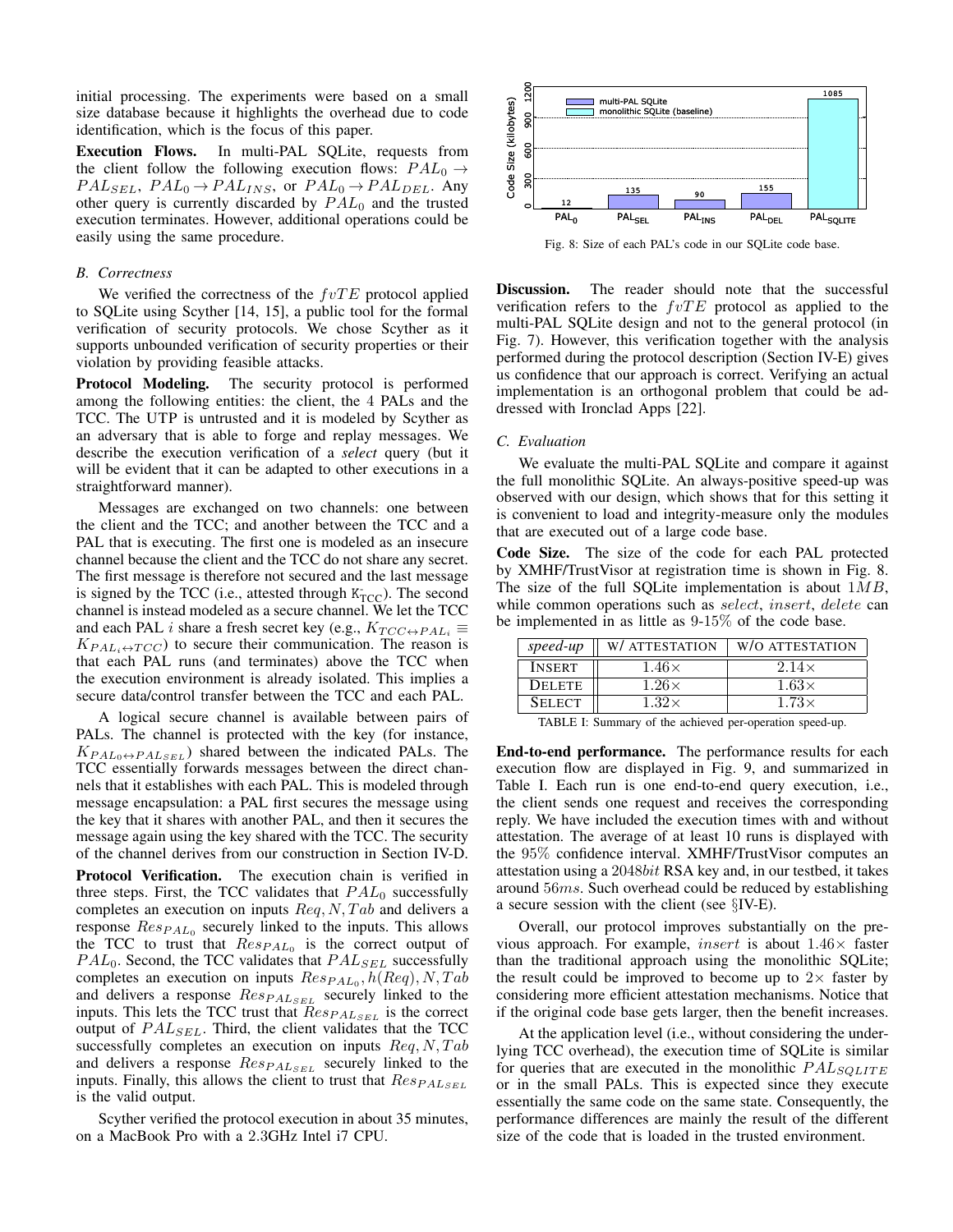

Fig. 9: Performance comparison between the multi-PAL and the monolithic SQLite databases.

Finally, we measured the overhead of  $PAL<sub>0</sub>$  in our endto-end experiments.  $PAL_0$  terminates its execution in about 6ms. Considering attestation, this corresponds to an overhead of 6.6% for insert, 5.6% for delete, 6.2% for select. Without attestation, the overhead is 17.1%, 12.7%, 14.6% respectively.

Optimized vs. non-optimized secure channels. We compare our secure storage construction (Section IV-D) with the original one of XMHF/TrustVisor (i.e., *seal* and *unseal*). Both use symmetric cryptography, but XMHF/TrustVisor's secure storage requires more operations for: (i) managing TPM-like data structures because it implements a software micro-TPM; (ii) using AES for encryption, in order to guarantee secrecy of sealed data; (iii) retrieving random numbers for the initialization vector to guarantee semantic security; (iv) using SHA1- HMAC for integrity protection. Instead, our construction only uses SHA1-HMAC, keyed with the TCC secret created at boot time, to derive identity-dependent keys.

The results of the performance measured inside the hypervisor are:  $15\mu s$  and  $16\mu s$  for kget rcpt and kget sndr; and 122µs and 105µs for *seal* and *unseal* respectively. The operations in our construction are respectively  $8.13\times$  and  $6.56\times$  faster. In our experiments, using XMHF/TrustVisor's native secure storage (recall from Section IV-D that both can be used to implement secure channels) does not change the results in Fig. 9 noticeably. The difference in overhead is at least two orders of magnitude smaller than the end-to-end execution time. Notice however that in large-scale services of several interconnected PALs and long execution flows, such overhead could become non-negligible.

# VI. PERFORMANCE MODEL FOR CODE IDENTIFICATION

In this section we devise a performance model for code identification to study under what circumstances using the *fvTE* protocol outperforms the traditional approach of monolithic trusted executions. For the traditional approach, we can model



Fig. 10: Breakdown of the code registration costs inside XMHF/TrustVisor.

the costs for code execution as follows:

$$
T = \underbrace{(t_{is}(C) + t_{id}(C) + t_1)}_{code\ price}
$$

We distinguish between TCC-related costs and applicationlevel costs. The latter  $(t_X)$  is invariant with respect to the trusted execution protocol actually used, and only depends on the platform where the application runs. The former instead depends on the TCC and on the implemented protocols for isolation  $(is)$ , identification  $(id)$  and attestation  $(att)$  of a code base  $(C)$  and input/output  $(in/out)$  data. As shown later, identification and isolation costs are linear in the size of the argument (C, in, or out), while  $t_1, t_2, t_3$  are constant additional costs—so linear costs are modeled as  $y = ax + bx + c$ .

The code protection cost thus impacts part of the overall cost for a trusted execution. Such an impact is less noticeable when the input/output data protection costs or the execution cost outweigh the code protection cost. However, the focus of this paper is on code identification. Therefore, for the sake of performance modeling, we put emphasis on trusted executions where the code protection cost outweighs the other terms with the following approximation

$$
T \approx t_{is}(\mathcal{C}) + t_{id}(\mathcal{C}) + t_1
$$

The experimental quantification of these costs in XMHF/TrustVisor is shown in Fig. 10. We built a set of PALs each having an increasing number of NOP operations. The times for code isolation and identification grow with code size. Other operations, including scratch memory allocation, are code-independent and have constant cost (i.e.,  $t_1$  overall).

We model the costs of the *fvTE* protocol in a similar way:

$$
T_{fvTE} = (t_{is}(\mathcal{E}) + t_{id}(\mathcal{E}) + nt_1) + n(t_{is}(in) + t_{id}(in) + t_2) +
$$
  

$$
n(t_{is}(out) + t_{id}(out) + t_3) + t_{att} + t_X
$$

Here  $\mathcal E$  is the set of n PALs in an execution flow, and we define  $|\mathcal{E}|$  as their aggregated size. Code protection costs are approximated as—notice the per-PAL constant costs:

$$
T_{fvTE} \approx t_{is}(\mathcal{E}) + t_{id}(\mathcal{E}) + nt_1
$$

Our protocol is more efficient than the previous approach when protecting the execution flow is less expensive than protecting the whole code base. This can be defined as:

*efficiency* 
$$
\frac{T}{T_{fvTE}} \begin{cases} \text{positive, if } > 1\\ \text{negative, if } \leq 1 \end{cases}
$$

A positive efficiency ratio indicates that it is worth having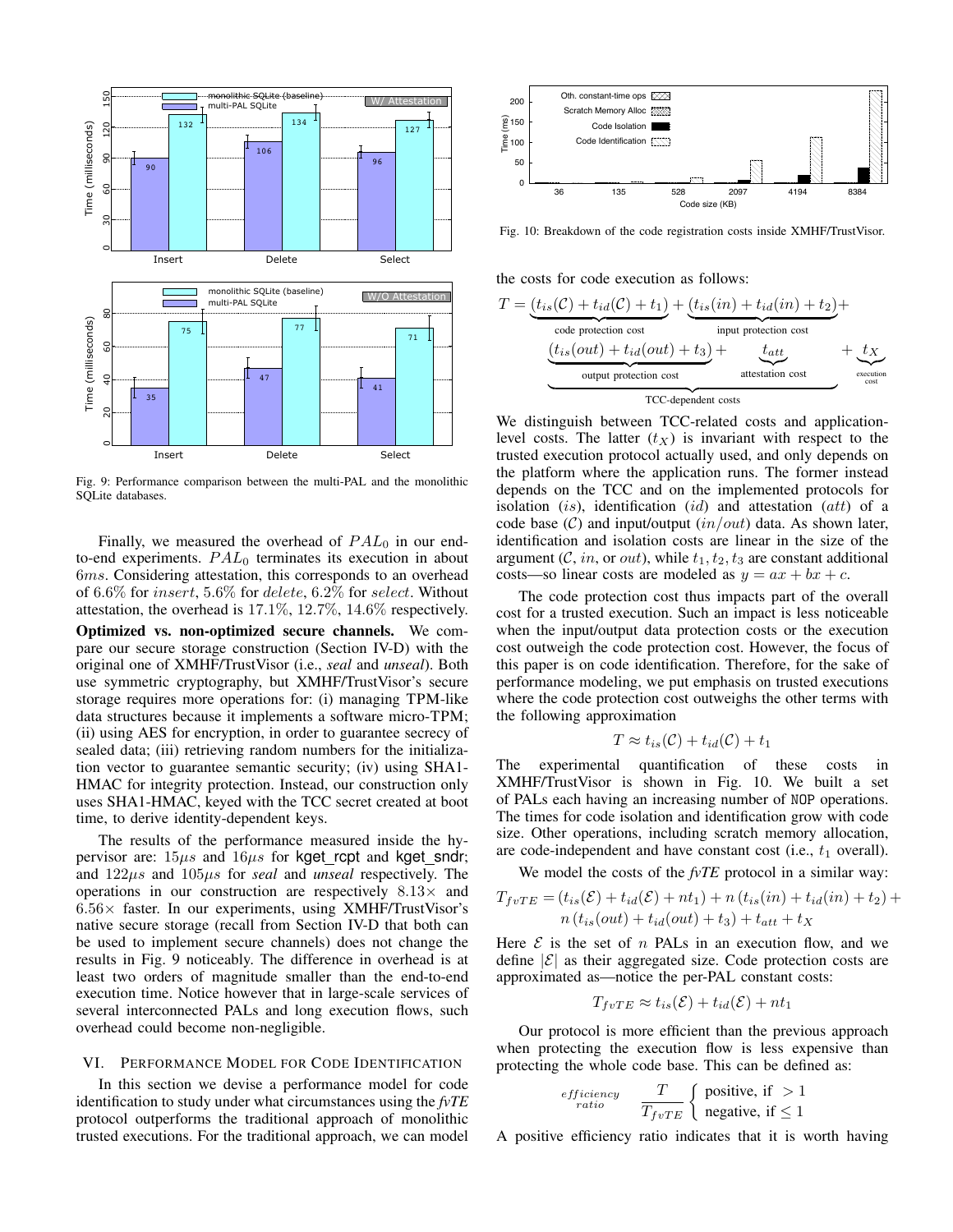

Fig. 11: Validation of the performance model. The slope of trend line represents the  $t_1/k$  constant in the efficiency condition.  $|C|$  is the size of the code base.  $|\mathcal{E}|$  is the size of the code in an execution flow.

multiple PALs. Instead, a negative efficiency ratio indicates that it is better to protect the whole code base. The (positive) efficiency condition can be defined as follows. First, given the linearity of the code isolation and identification costs, we group them as  $t_{id}(\mathcal{C}) + t_{is}(\mathcal{C}) = k|C|$ , for some constant k. Then:

$$
\frac{k|\mathcal{C}|+t_1}{k|\mathcal{E}|+nt_1} > 1 \quad \rightarrow \quad \frac{|\mathcal{C}|-|\mathcal{E}|}{n-1} > \frac{t_1}{k} \quad \stackrel{efficiency}{\text{condition}}
$$

The efficiency ratio depends on both the size of the code base and the size of the execution flow. However, the efficiency condition depends only on their difference (in addition to  $n$  and  $t_1/k$ , the architecture-specific constant discussed later).

We validate the model through an experiment that uses different sets of PALs with cardinality from 2 to 16. For each set we varied the aggregated size  $|\mathcal{E}|$  (i.e., the size of executed code). We empirically measured the maximum aggregated size for each set for which the *fvTE* protocol is faster than the traditional monolithic approach. This corresponds to the *empirical check* in Fig. 11. Notice that the trend of these empirical measurements is well approximated by a straight line which divides the plane in two areas: the shaded one where the efficiency condition is false, and the other area where it is true. The slope of the line represents the constant  $t_1/k$ .

**Discussion.** The constant  $t_1/k$  depends strongly on the TCC. In our experiments, it depends on our testbed hardware platform and the software (XMHF/TrustVisor, see Section V-A) that provides trusted computing services. In Flicker [33] both terms are larger due to the interaction with the slow TPM, particularly  $k$  for the identification. Instead, future trusted computing technologies such as Intel SGX [25] are expected to reduce significantly both  $t_1$  and k. However, since the constant also depends on the software that supports trusted executions, it is difficult to predict its trend without running experiments on a real platform.

# VII. RELATED WORK

Code identity and trusted executions. Code identity has been originally defined as the digest of a program's code in [30]. The same definition was later borrowed for trusted hardware-based code executions [17, 18] as a useful mechanism for sealed storage and attestation purposes. Current platforms and CPU extensions such as AEGIS[41], Intel TXT [24], Intel SGX [25], OASIS [36], TrustLite [28] allow to identify some code before the execution by hashing its content. Tools that leverage some of these architectures, such as Flicker [33], TrustVisor [32], Haven [10] do not address the problem of code size inside the trusted environment and execute monolithic applications, whose identity can be verified remotely. In this paper, we do not change the definition of code identity (i.e.,

the hash of the binary), and we observe that another way for the client to verify a remote execution is to (be able to) make trust inferences. Therefore, by building a robust chain of trust throughout the modules of a large code base, it is sufficient for the client to verify only part of the chain to infer that the execution of the whole code base was performed correctly.

OASIS [36] proposes to deal with an application whose size is greater than the cache by building a Merkle tree over its code blocks. However, it requires new hardware support, so it does not provide general solution that retrofits existing trusted computing components. Our protocol instead could leverage OASIS by implementing our TCC abstraction (Section III) and, with minimal modifications, it could also include our novel secure storage construction (Section IV-D).

The BIND service [38] leverages fine-grained code attestation to secure a distributed system. BIND targets small pieces of code, while our protocol is able to provide execution integrity guarantees of large code bases. Additionally, although small modules could use BIND to build a chain by verifying each other, the resulting construction (similar to that in Section IV-A) would not be verification efficient and could incur verification loop issues (Section IV-C). Our protocol addresses these drawbacks and guarantees integrity when the client eventually verifies the execution. Finally, BIND's security kernel was not implemented [33].

A research work related to ours is the On-board Credential (ObC) Project [16, 29, 12]. The ObC Project defines an open architecture based on secure hardware [43, 44] for the installation and execution of credential mechanisms on constrained ObC-ready (typically mobile) devices. It enables a service provider to provision secrets to a family of (installed) credential programs [29], which are executed slice-wise in a secure environment [16], possibly using the TPM's late launch mechanism [12]. Such credential programs are application or platform-specific, while our work is concerned about the efficient verification of executions that are performed on a generic trusted component. The chain of trust among the slices is based on the *slice endorsement token*, containing the family and program-specific secrets, which is created *online* on a perslice basis. In our case, the chain is explicit in each PAL through a reference to the previous/next PAL's identity, and only needs an *offline* setup (i.e., the process of making the code base available on the UTP) performed by the service authors. Also, access to secured data is controlled by (our) construction through the trusted component, allowing secure data exchange among PALs pairwise.

Defining code modules. Making modules/partitions out of programs is a programming-language problem that has been widely studied, e.g., in the context of privilege separation [27], parallel program execution [19, 48] and secure distributed computation [49]. Defining such a method for PALs is orthogonal to and out of the scope of this paper. We mention however that we built our SQLite-based prototype (Section V-C) by using both static and dynamic program analysis to distinguish the non-active code and remove it, and performing extensive testing to check the correctness of the resulting active code. As an additional example, in another application for secure image filtering, we implemented and protected each filter as a separate task, and then created a secure and efficiently verifiable chain using our protocol, though a different TCC.